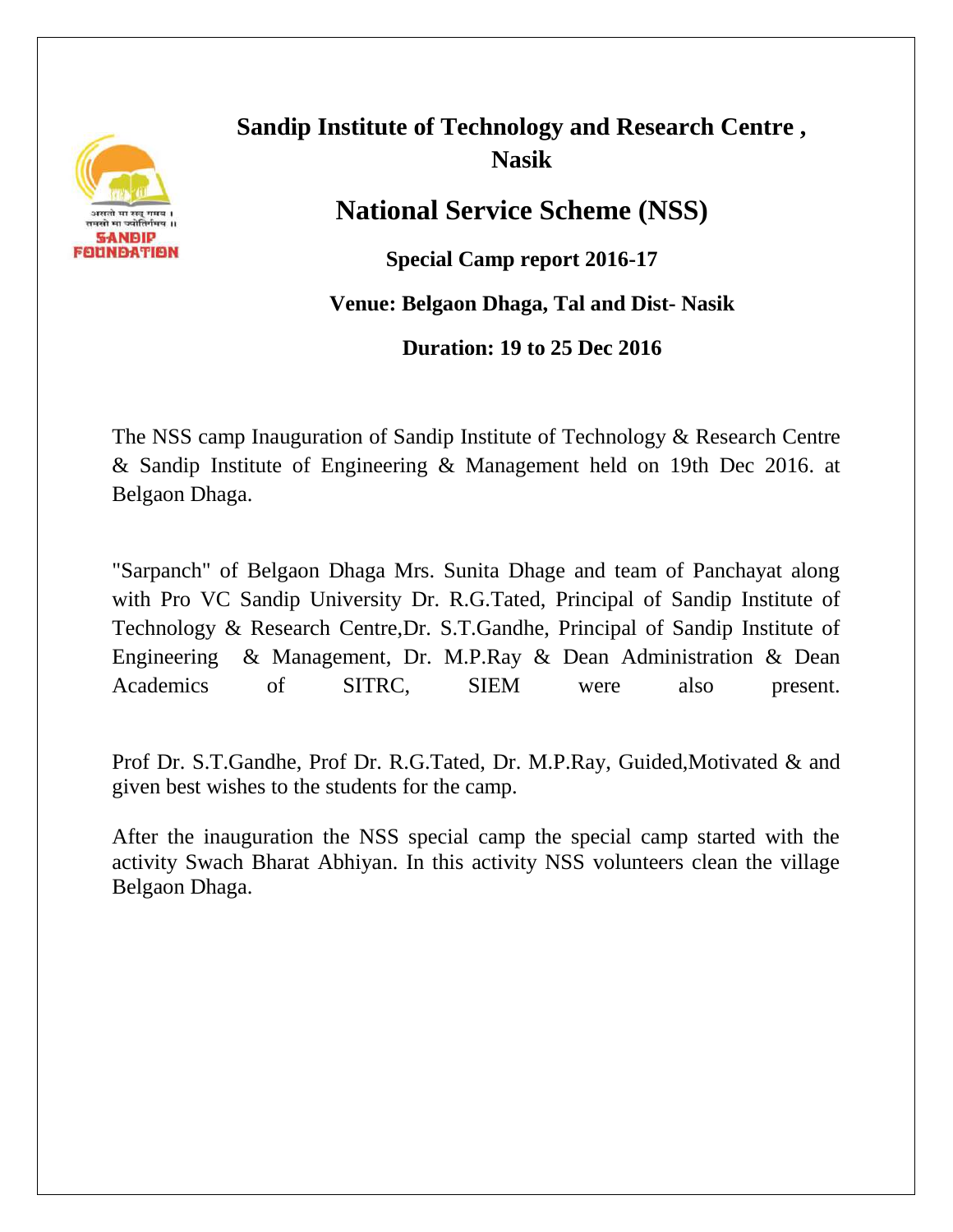# **Photographs of Inauguration of NSS special camp 2016-17**

# **Activity Day 1: NSS Inauguration**



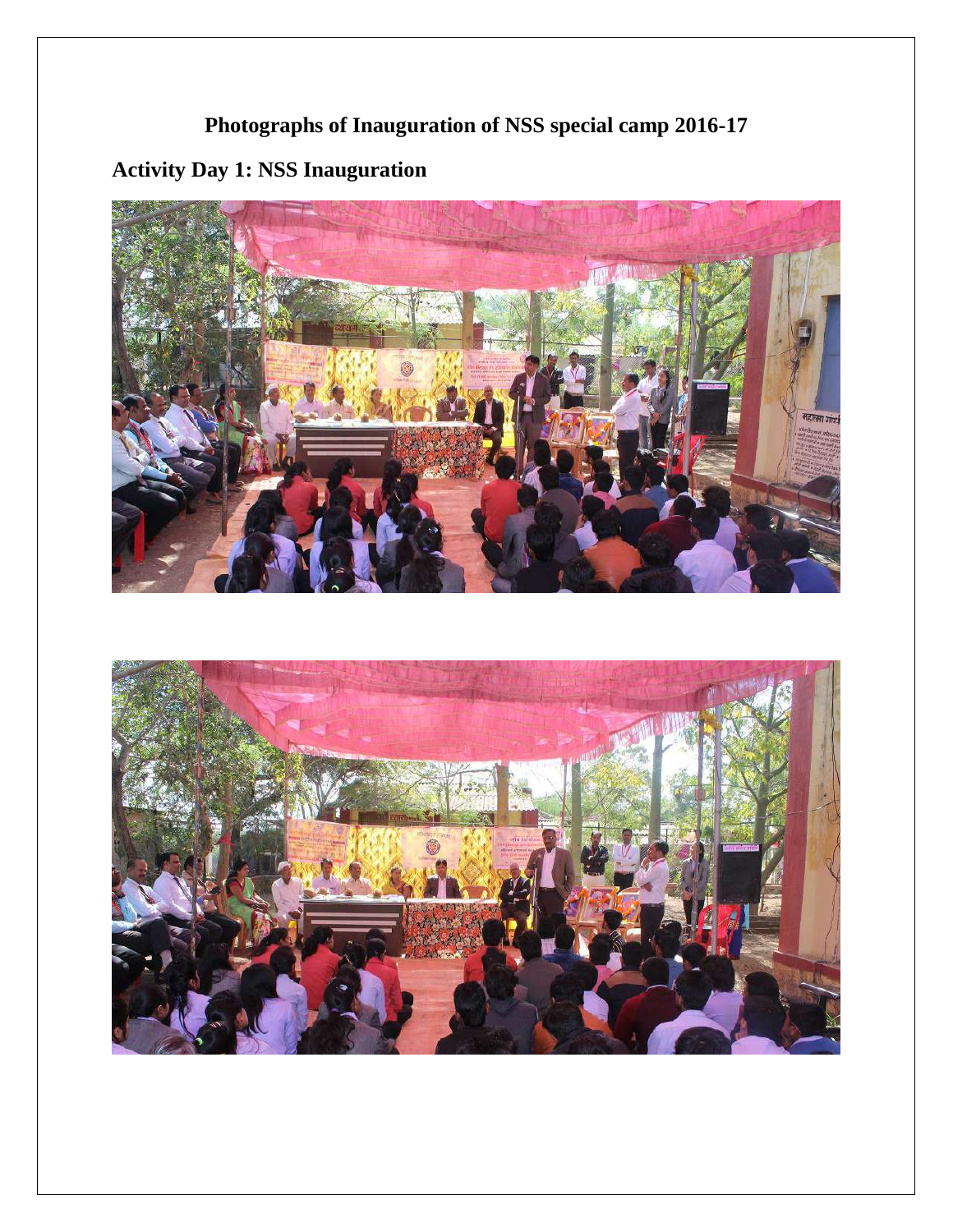# **Activity Day 2:**

**Clean India campaign :** Students clean the village and school premises of Belgaon Dhaga.



**Clean India campaign by NSS volunteers in village**

**Yoga Training:** Yoga training given by Suresh Guru and his colleague.



**Yoga Training to NSS volunteers**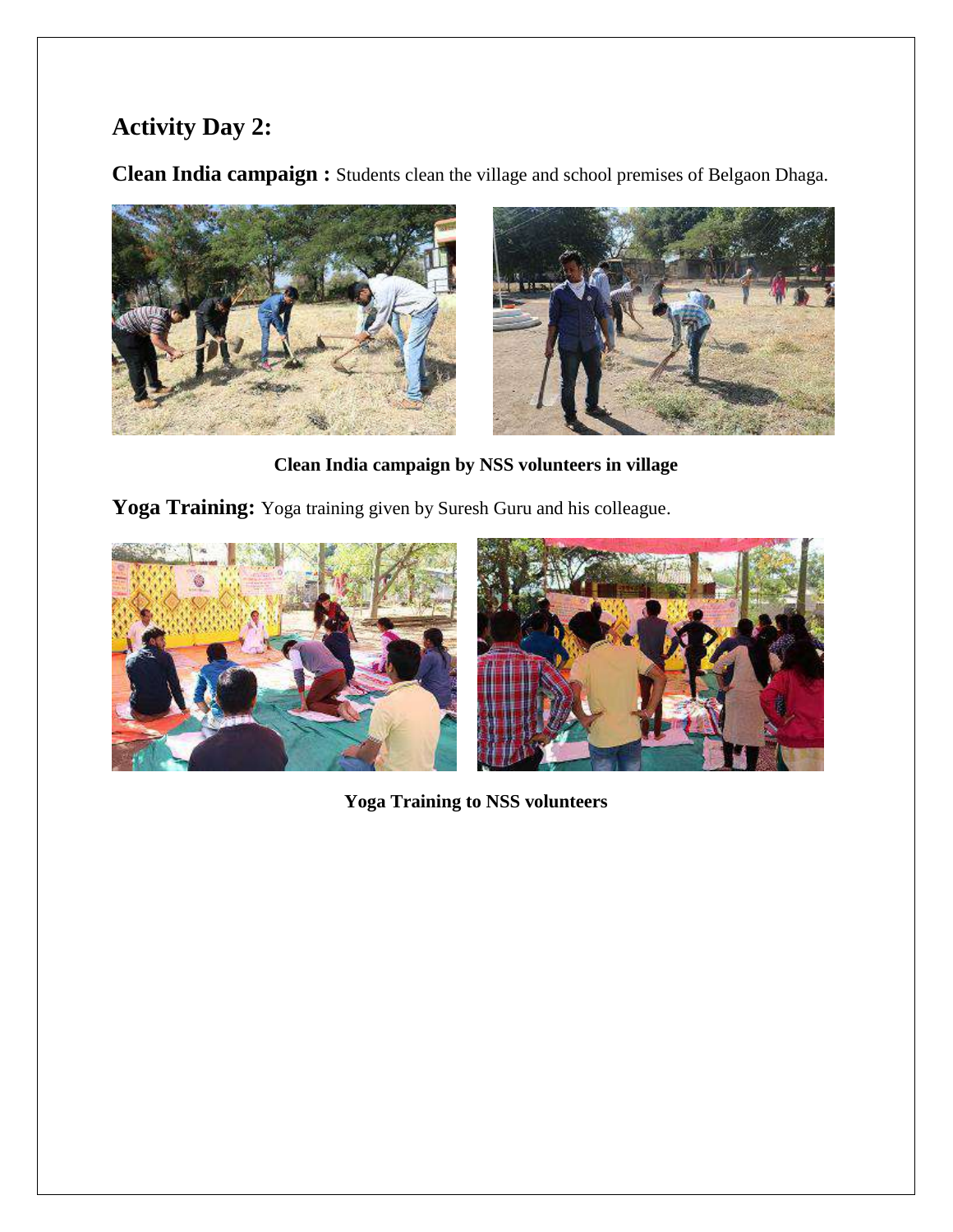### **Activity Day 3**

**Road Safety and Female safety Drive:** Road safety, gymkhana activity and female safety drive was organized in association with Rushabh Honda Nasik. Mr. S.B. Nangia, head Institutional sales and his team guided the students and villagers regarding road safety and female safety drive.



Road safety by Rushabh Honda

**Tree plantation**: NSS students planted about 30 trees near Grampanchyat Office and School.



**Tree Plantation team**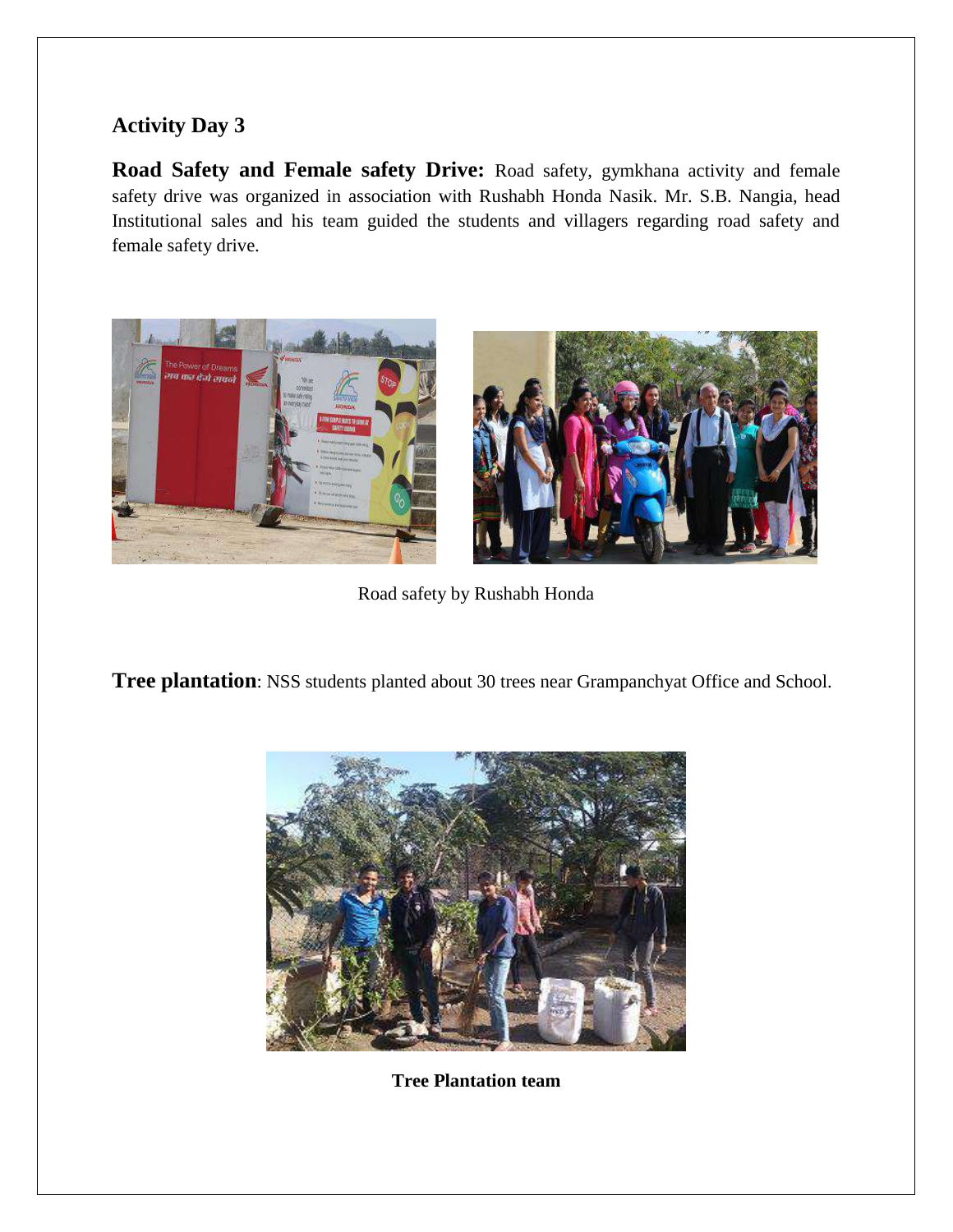### **Activity Day 4:**

**Women Empowerment Session:** Lady volunteers of NSS interacted with village women's and discussed the issues of cleaning, ant superstitions, child education etc.



**Competition and Teaching in ZP School.:** NSS volunteers conducted Drawing. Essay , Kabaddi, Kho- Kho such type of competition in ZP school Belgaon Dhaga. Some students also taught to these students in class. Winners were awarded with the prizes.



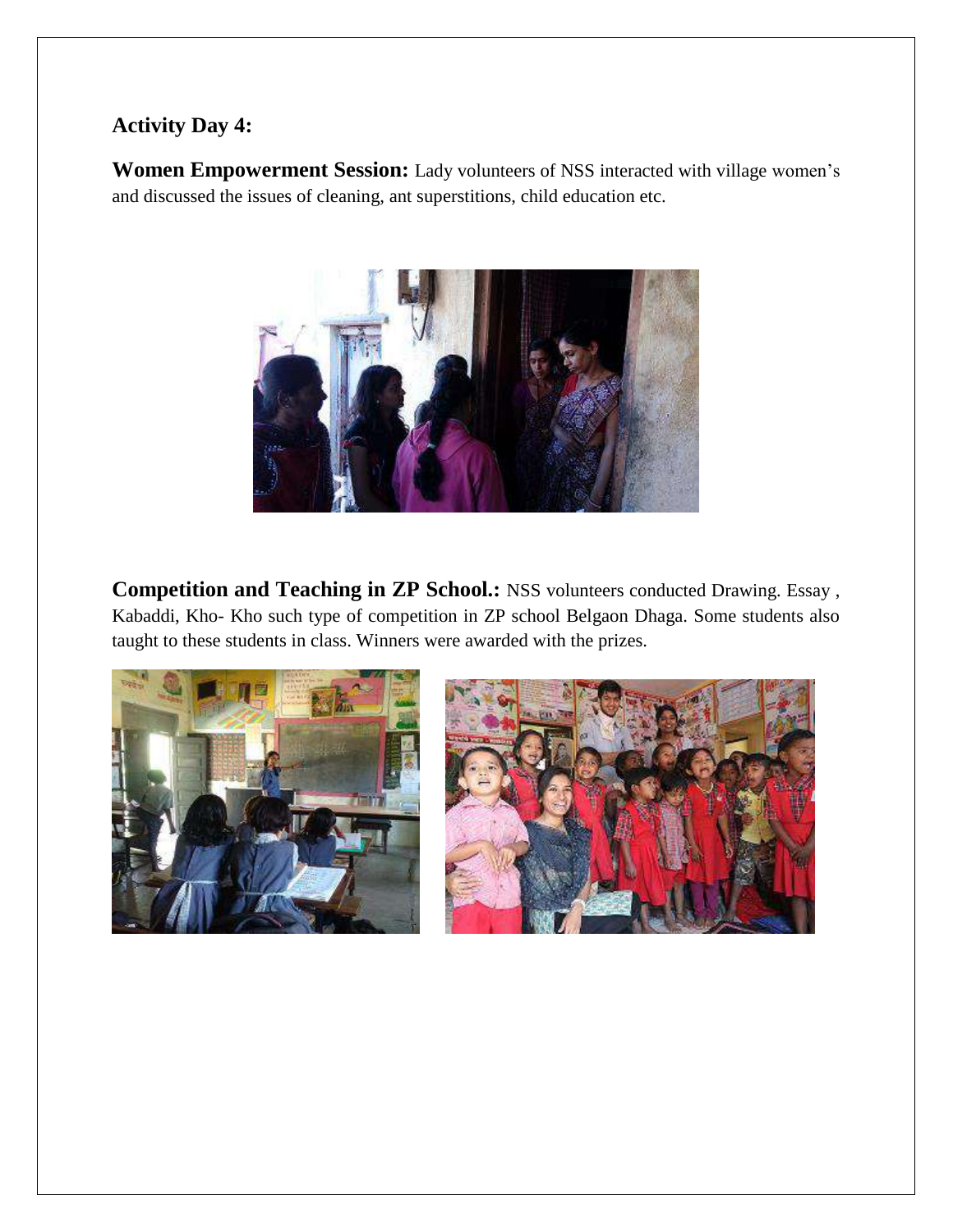## **Activity Day 5:**

#### **Health Check up Camp:**

Health check up camp was organized in association with Wockhardt hospital, Nasik. Dr Tripathi and their team has done the check up of villagers and students.

Blood pressure, sugar, ECG was checked by the doctors and given the important instructions regarding fitness**.** 





**Photographs : Health check up camp**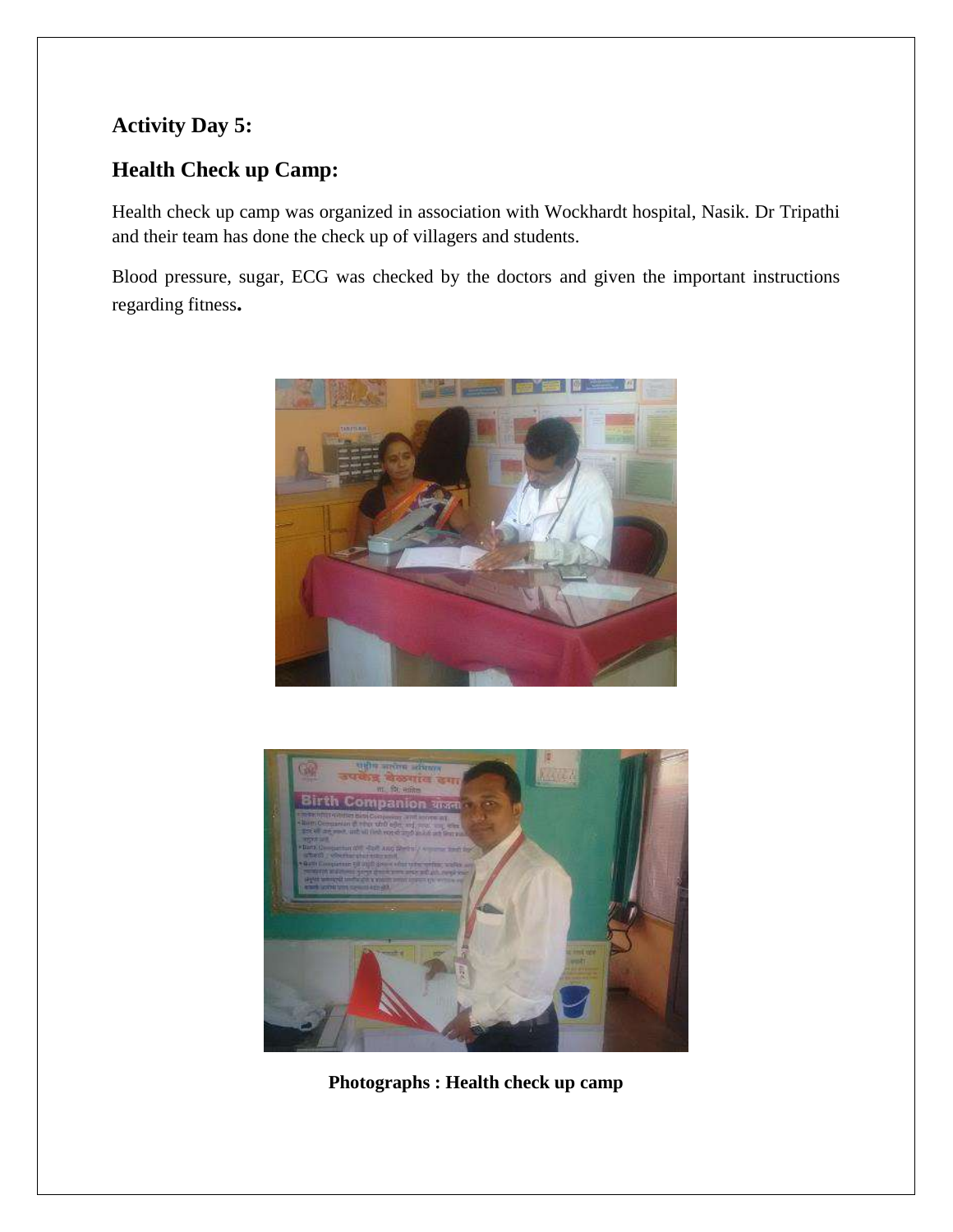#### **Activity Day 6:**

NSS students performed the street play at two places of the village on the topic girl child abortion, anti superstitions and anti dowry movement and liquor addiction.



**Street play by NSS volunteers**

**Cashless Transactions**: a survey on Cashless transactions was done by NSS volunteers. NSS volunteers visited the families of Belgaon dhaga and asked about cashless transactions. They also guided the villagers how to use debit card, Net banking.